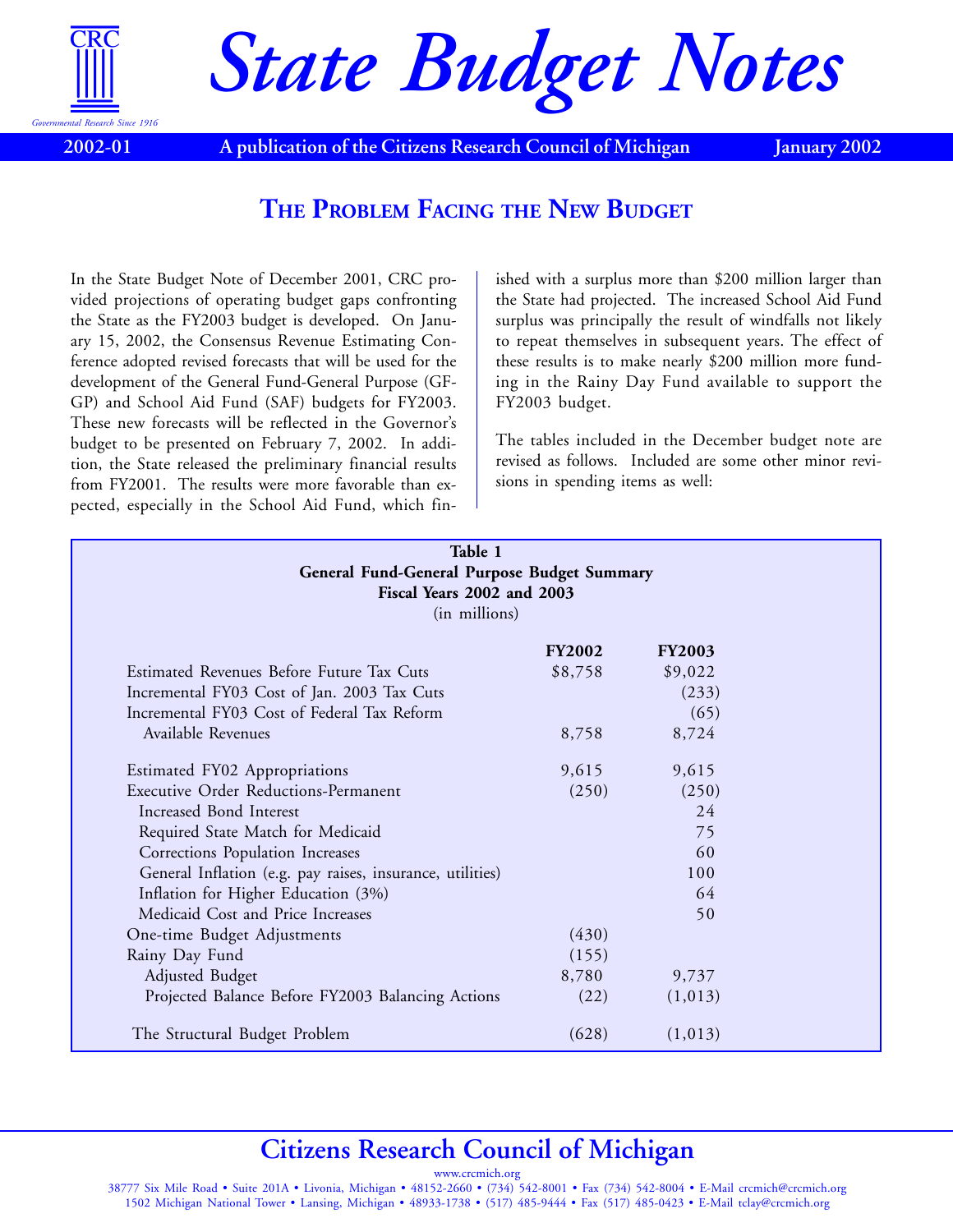#### **General Fund-General Purpose**

The FY2002 GF-GP revenue forecast is \$50 million below the October Consensus and the FY2002 budget gap worsens as a result. The FY2003 GF-GP revenues are only slightly below the figure included in the December Budget Note and consequently the general conclusions are essentially unchanged. These projections incorporate additional costs identified in the December Note but excluded from the calculation of the overall problem. Failure to fund these additional costs would have the effect of reducing program services. For FY2003 the state will somehow

have to close a gap of approximately \$1 billion by some combination of spending cuts, one-time budget actions such as money from the Rainy Day fund, and revenue enhancements such as redirecting tobacco settlement revenues and delaying scheduled future tax cuts.

| Table 2<br>School Aid Fund Budget Summary<br>Fiscal Years 2002 and 2003<br>(in millions) |               |               |  |  |
|------------------------------------------------------------------------------------------|---------------|---------------|--|--|
|                                                                                          | <b>FY2002</b> | <b>FY2003</b> |  |  |
| <b>Estimated Base Revenues</b>                                                           | \$10,213      | \$10,597      |  |  |
| Federal Revenue                                                                          | 205           | 235           |  |  |
| GF-GP Grant                                                                              | 198           | 198           |  |  |
| Rainy Day Fund-Durant Settlement                                                         | 32            | 32            |  |  |
| Prior Year School Aid Fund Balance                                                       | 695           |               |  |  |
| Rainy Day Fund Withdrawal                                                                | 107           |               |  |  |
| Available Revenues                                                                       | 11,451        | 11,062        |  |  |
| Estimated FY02 Appropriations                                                            | 11,458        | 11,458        |  |  |
| <b>Executive Order Reductions-Permanent</b>                                              | (7)           | (7)           |  |  |
| Foundation Allowance Increase to \$6,700                                                 |               | 253           |  |  |
| Adjusted Budget                                                                          | 11,451        | 11,704        |  |  |
| Projected Balance Before FY2003 Balancing Actions                                        | (0)           | (642)         |  |  |
| Structural Budget Problem                                                                | (802)         | (642)         |  |  |

#### **School Aid Fund**

The SAF revenue forecast for FY2002 is \$24 million higher than the October consensus. In addition, the SAF balance carrying into FY2002 from FY2001 increased by \$202 million from earlier estimates. This has the effect of reducing the Rainy Day Fund withdrawal for school aid making a larger amount potentially available to assist in the FY2003 GF-GP and SAF budgets. The projected Rainy Day Fund balance carrying into FY2003 is approximately \$700 million, with \$67 million already committed to the Durant settlement and transportation bonding.

The FY2003 SAF revenues are \$92 million higher than the figure used in the December budget note and, combined with other minor adjustments reduce the gap for that year from \$756 million to \$642 million. These estimates of the gap include the cost of funding an increase in the

per student foundation allowance from \$6,500 to \$6,700 as originally appropriated in the three-year School Aid budget. There is little likelihood that this increase will be included in the FY2003 budget proposal. Furthermore, in order to avoid cutting school aid spending from the FY2002 level, approximately \$400 million of additional funding, potentially of a one-time nature, will have to be found.